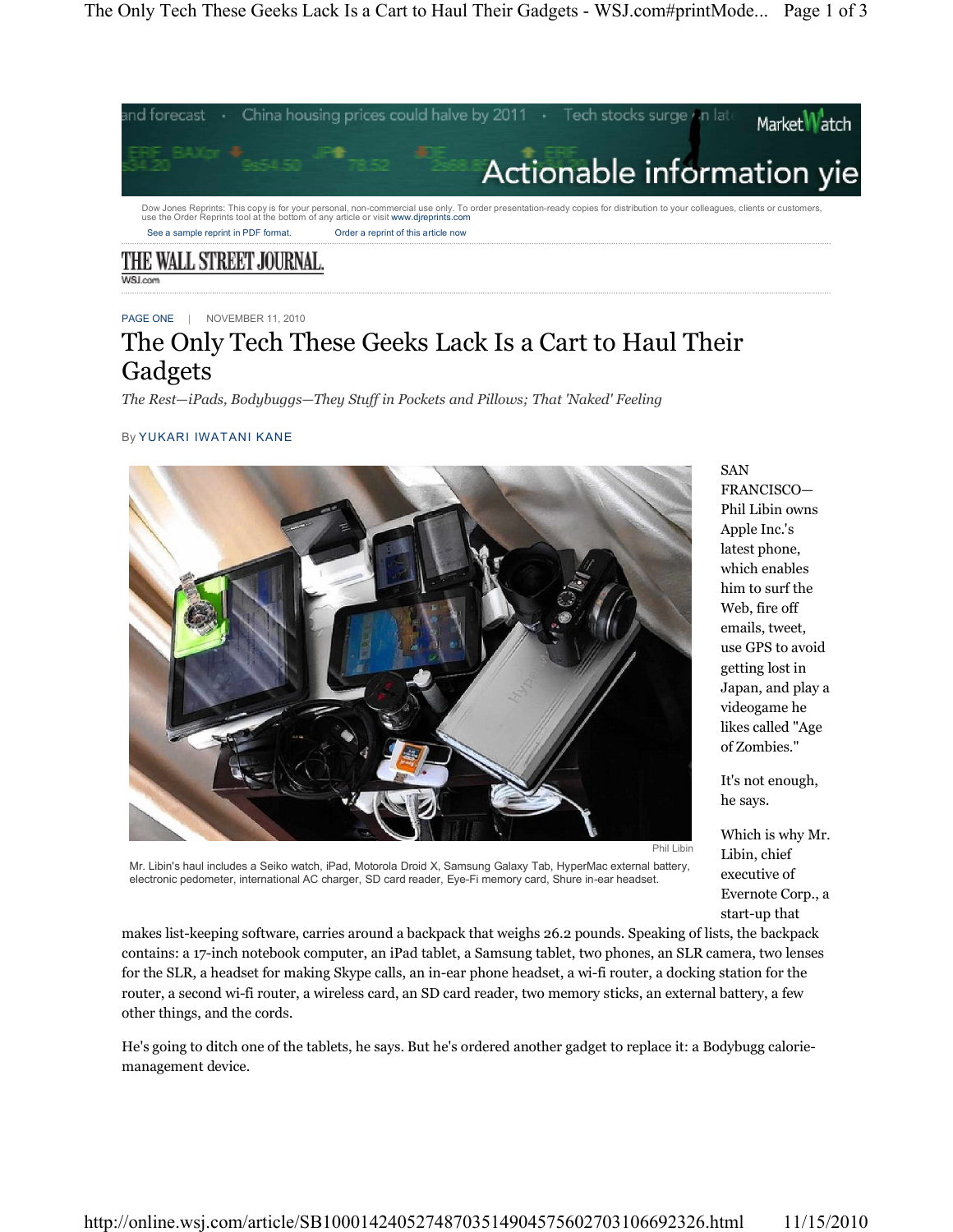

Want to know which new gadgets the Silicon Valley digerati can't live without? Turns out there are a whole lot of them. WSJ's Clare Major reports from Mountain View, Calif.

## **Journal Community** How many gadgets do you carry around most days?  $\bigcirc$  5 or more



"Ten years ago, I probably carried three things and now I carry more than 30," says the 38-year-old. "That's the sensible load," he says, and he's serious: He used to carry a fatter laptop and a Kindle.

Even as the world's frankengadgets take a cue from Swiss Army knives—giving us TV-streaming cellphones and photo-emailing cameras-some people still can't leave the redundant doodads back home. "Each one of these gadgets does one thing slightly better than the other," says Richard Wong, 41, a partner at venture-capital firm Accel Partners. His load: Two phones, one PC, an iPad.

Mr. Wong uses his iPhone to read the news, update Facebook or tweet. But he lugs around a Blackberry or a Droid phone, too, because for emails he prefers using a physical keyboard, not the iPhone's on-screen keyboard. The iPad? that's for Web surfing. The PC is there for "intensive work."

It's wise to carry lots of phones, phone-lovers say. For one thing, there's less worrying about getting a signal. "I literally have one phone for every major network out there," says Gilman Louie, a San Francisco venture capitalist. He's got a Palm Pre, two iPhones (one for overseas), a Nexus One and a Droid.

Some digerati concede the gear is partly for appearances. Brian Wong, a 19-year-old Canadian entrepreneur in San Francisco, admits it's overkill to carry around an iPad and a laptop. But he says it creates a better impression during presentations if he can "swing out" an iPad as opposed to his laptop, with its screen cluttered with files and junk. "It feels a lot more professional," he says.

Some boast of using two gizmos at once. "In the 10 seconds that you're waiting for one device to do one thing, you can use the other to do something else," says Joel Simkhai, CEO of Los Angeles-based Nearby Buddy Finder LLC, which develops dating apps for mobile phones. He multitasks by surfing on an iPhone and talking on a Blackberry.

Grammy winning rapper Hakeem Seriki, also known as Chamillionaire, keeps four phones in his pockets. He uses a Blackberry for calls, an iPhone 4 for email and apps, his older iPhone 3GS to store music and a T-Mobile Sidekick for writing lyrics.

> "I could probably live with one, but there's always something I don't like about each," Mr. Seriki says. Sometimes he sleeps with an iPhone under his pillow, he notes, for quick access.

> Those who successfully wean themselves roll their eyes at their gear-burdened brethren. Richard Bullwinkle, 40, whose job title is chief evangelist at a San Francisco digital-entertainment company, says he used to be "the guy who had way too many gadgets, and traveled with a suitcase just for them."

Then, last summer, he got the newest iPhone. Because it features an improved camera, video chat and the ability to run more than just one piece of software at a time, it "changed everything for me as a gadget nut," he says.